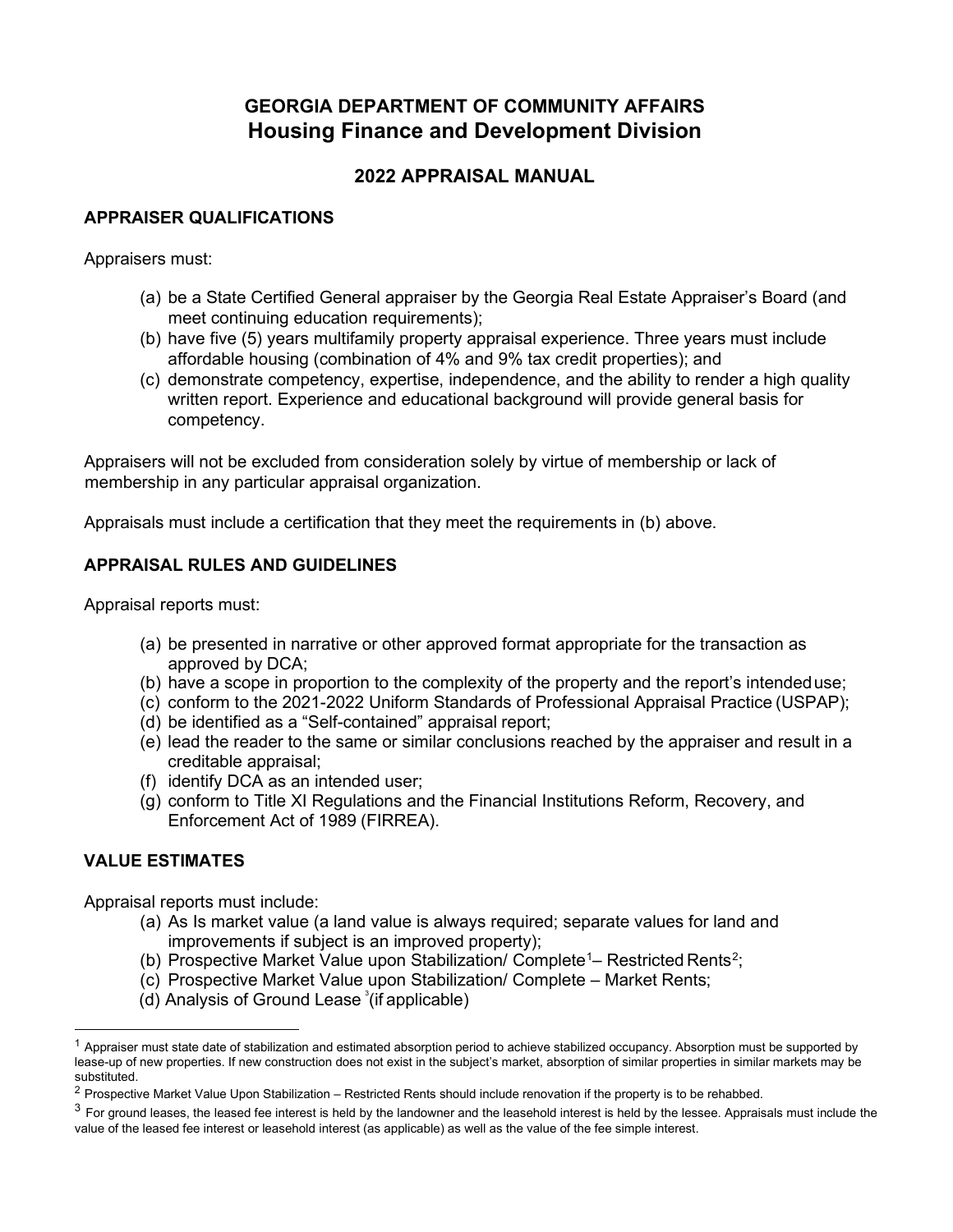Properties with HUD funds provided by DCA in the form of a loan or grant (HOME, NHTF, CDBG, TCAP): include a Prospective Market Value at Loan Maturity<sup>[4](#page-1-0)</sup>- Market Rents

Renovations: appraisals must include a scope of repairs consistent with renovations submitted in the core application.

Hypothetical conditions and extraordinary assumptions are not typically allowed for the As Is Value. However, DCA will allow the As Is Value to be based on increased rents (effective by closing) in a HAP contract as long as the applicant includes the following:

- (1) copy of submission to HUD requesting the rent increase
- (2) comfort letter or approval from HUD.
- (3) Copy of Rent Comparability Study (RCS)

The appraisal must include a copy of the request to HUD for the increase in the HAP contract rents.

For HUD RAD deals: the appraiser should use standard appraisal methodology, to use the greater of the appraised value assuming market rents or CHAP rents when determining the As Is value of the existing property.

Land values are required for all appraisals except when a ground lease will be in place and the rent will be a nominal amount of \$100 or less. If there is an upfront payment, the land value will be required.

Identity of Interest between the buyer and seller for 9% application submissions: DCA policy requires that the Applicant obtain an appraisal of the value of a property if there is an Identity of Interest between the buyer and the seller. This includes a seller that is a member of the proposed Project Team, including a limited partner.

Scattered site projects: an appraisal establishing "as-is" value will be required for each noncontiguous parcel and will be appraised as one single development. There shall be no more than six (6) non-contiguous parcels within a  $\frac{1}{2}$  mile radius and a minimum of four (4) residential units per parcel, except for parcels on which the community center is located.

## **APPRAISAL CONTENTS**

An appraisal must follow a logical progression and include, at a minimum, the following items:

## *Title Page*

Include identification of property; property address and/or location; housing type; DCA addressed as the client (or DCA included as an intended user); effective date of value estimate(s); date of report; name and address of person authorizing report; name, address, and contact information of appraiser(s). The effective date is considered the date of inspection and must be within six months of application submission.

## *Letter of Transmittal*

Include date of letter; property address and/or location; description of property type; special

<span id="page-1-0"></span><sup>&</sup>lt;sup>4</sup> Value of the property upon maturity of the first mortgage. An explanation of the reasonableness of the methodology utilized to derive this value is required, as well as any illustrative spreadsheets.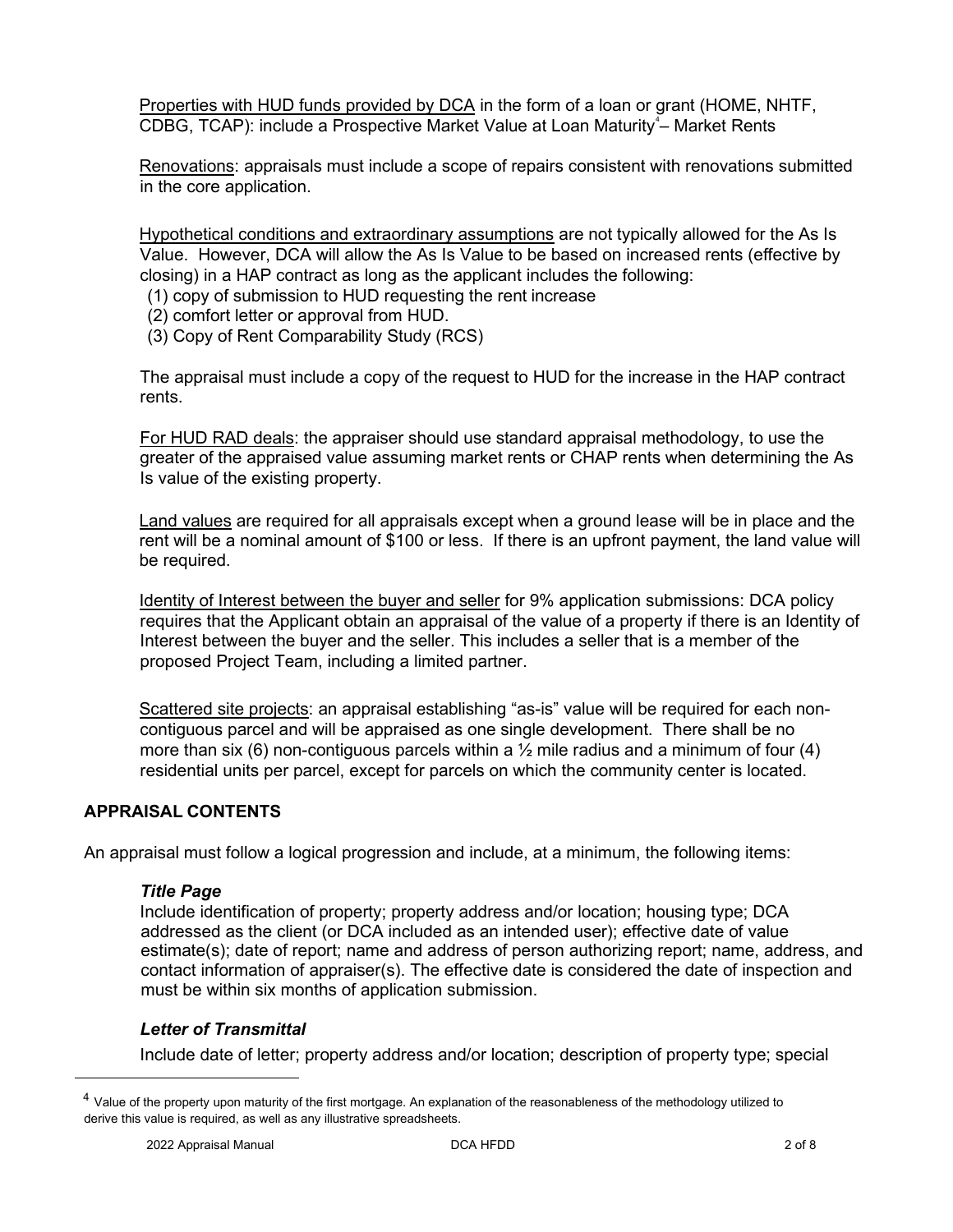assumptions or limiting conditions (extraordinary/hypothetical<sup>[5](#page-2-0)</sup>) that were approved by person authorizing the assignment; statement as to function of the report; statement of property interest being appraised; statement as to appraisal process (complete or limited); statement as to reporting option (self-contained, summary or restricted); appraisal (e.g., type of process complete or limited; type of report - self-contained, summary). A restricted appraisal is allowed only if engaged by DCA; statement that the appraisal is assignable to other lenders or participants in the transaction; effective date of appraisal; date of property inspection; identification of type(s) of value(s) estimated (e.g., fee simple value, leased fee value, leasehold value, as applicable.); Intended User.

## *Table of Contents*

Number the exhibits included with the report for easy reference.

## *Certification*

Appraisal must be designed in accordance with USPAP and applicable federal regulations, whichever is more stringent; be signed by each appraiser contributing to the analysis and valuation of the property. If more than one party signs a certification, the document must clearly indicate the extent to which the appraiser(s) contributed to the analysis and investigation of the property.

## *Assumptions and Limiting Conditions*

Include a summary of all assumptions, both general and specific, made by the appraiser(s) concerning the property being appraised.

## *Disclosure of Competency*

Include appraiser's qualifications, detailing education and experience.

#### *Identification of the Property*

Provide a statement to acquaint the reader with the property. Real estate being appraised must be fully identified and described by street address, tax assessor's parcel number(s), and development characteristics. Include a full, complete, legible, and concise legal description and/or survey.

## *Statement of Ownership of the Subject Property[6](#page-2-1)*

The appraiser must analyze all agreements of sale, options, and listings of the subject property current as of the effective date of the appraisal and analyze all sales of the subject property that occurred within three years prior to the effective date of the appraisal.

#### *Property Rights Appraised*

Include a statement as to the property rights (e.g., fee simple interest, leased fee interest, leasehold, etc.) being considered. The appropriate interest must be defined in terms of current appraisal terminology with the source cited.

## *Definition of Value Premise*

One or more types of value<sup>[7](#page-2-2)</sup> (e.g., "as is", "prospective market value upon achieving stabilized occupancy") may be required. Definitions corresponding to the appropriate value must be

<span id="page-2-0"></span> $5$  Extraordinary Assumption: an assignment specific assumption as of the effective date regarding uncertain information used in an analysis which, if found to be false, could alter the appraiser's opinions or conclusions.

Hypothetical Condition: a condition, directly related to a specific assignment, which is contrary to what is known by the appraiser to exist on the effective date of the assignment results, but is used for the purpose of analysis.

<span id="page-2-1"></span><sup>6</sup> Subject to USPAP Standards.

<span id="page-2-2"></span><sup>7</sup> Uniform Standards of Professional Appraisal Practice (USPAP).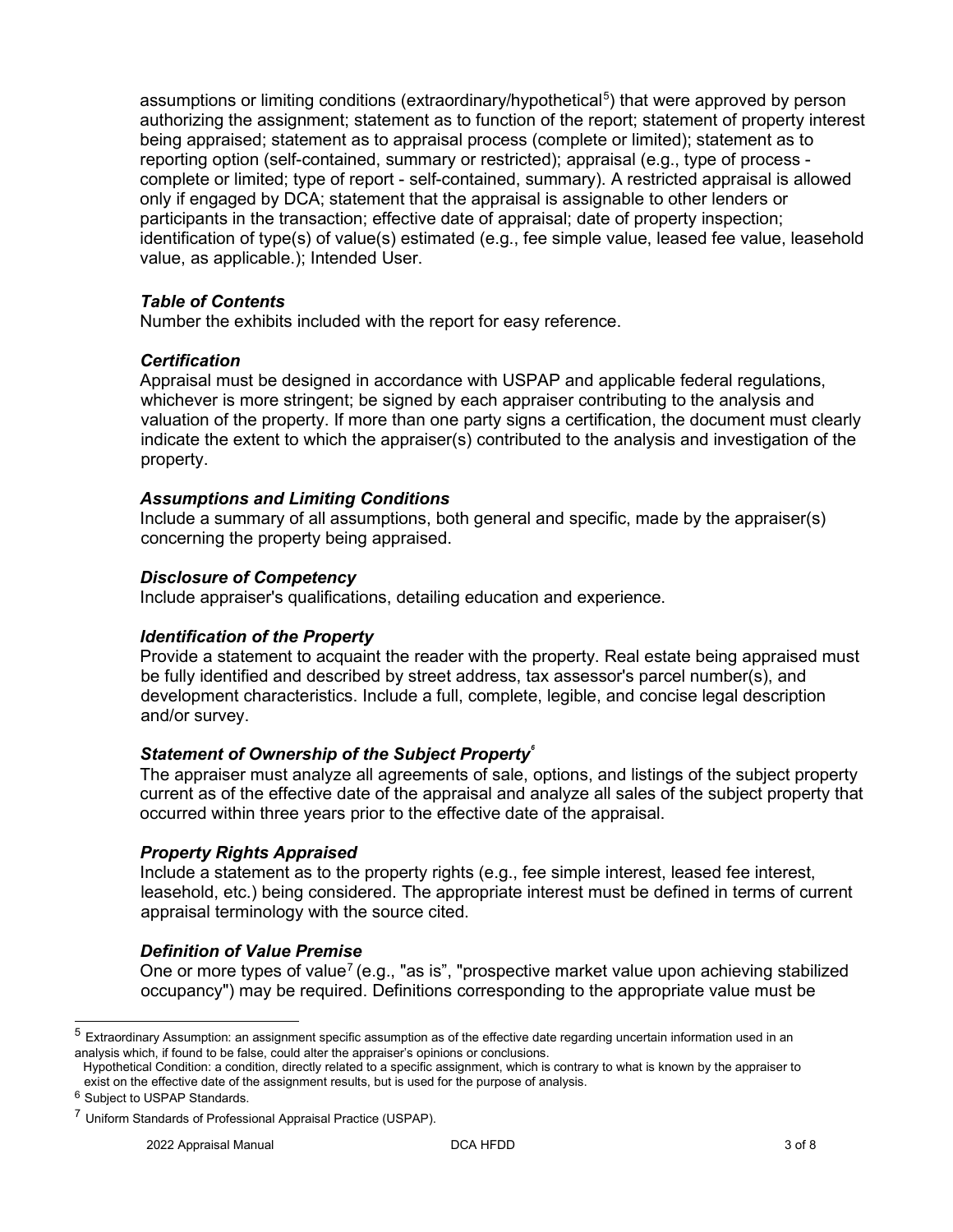included with the source cited.

#### *Scope of the Appraisal*

The type and extent of research and analyses in an appraisal or appraisal review assignment.

## *Neighborhood Data*

Provide a specific description of the subject's geographical location and specific demographic data and an analysis of the neighborhood. A summary of the neighborhood trends, future development, and economic viability of the specific area must be addressed. A map with the neighborhood boundaries and the subject identified must be included.

## *Site/Improvement Description*

Discuss the following site characteristics:

## Physical Site Characteristics

Describe dimensions, size (square footage, acreage, etc.), shape, topography, corner influence, frontage, access, ingress-egress, utilities associated with the site. Include a plat map and/or survey.

#### **Floodplain**

Discuss floodplain (including flood map panel number) and include a floodplain map with the subject clearly identified.

## Zoning

Report the current zoning and description of the zoning restrictions and/or deed restrictions, where applicable, type of development permitted, any probability of changes. Include a statement as to whether the improvements conform to the current zoning and improvements could be rebuilt if damaged or destroyed. Proposed zoning changes must be addressed. An excerpt from the zoning ordinance regarding the subject's allowable uses must be included.

#### Description of Improvements

Provide a thorough description and analysis of the proposed improvements including size (net rentable area, gross building area, etc.), number of stories, unit mix, number of buildings, type/quality of construction, condition, actual age, effective age, exterior and interior amenities, items of deferred maintenance, etc. (If the property is existing, provide a description of the improvements currently existing). All applicable forms of depreciation must be addressed along with the remaining economic life. Identify architectural plans, including the date and engineer, and include in the report. Floor plans of the proposed improvements must be included in the report. If the proposed improvements per plans and specifications or any other source differ from the application provided by DCA, the appraiser must notify the lender immediately for clarification before proceeding with the appraisal assignment.

#### Fair Housing

The report must disclose any potential violations of the Fair Housing Act of 1988, Section 504 of the Rehabilitation Act of 1973, and the Americans with Disabilities Act of 1990 and/or report any accommodations (e.g., wheelchair ramps, handicap parking spaces, etc.) which have been performed to the property or may need to be performed.

#### Environmental Hazards

2022 Appraisal Manual 2002 Appraisal Manual 2002 Appraisal Manual 2002 Appraisal Manual 2008 The report must disclose any potential environmental hazards (e.g., discolored vegetation, oil residue, asbestos-containing materials, lead-based paint etc.) noted during the inspection. If the appraiser discovers any potential environmental problems that may be unknown to the lender, the appraiser shall notify the lender immediately and cease work on the appraisal unless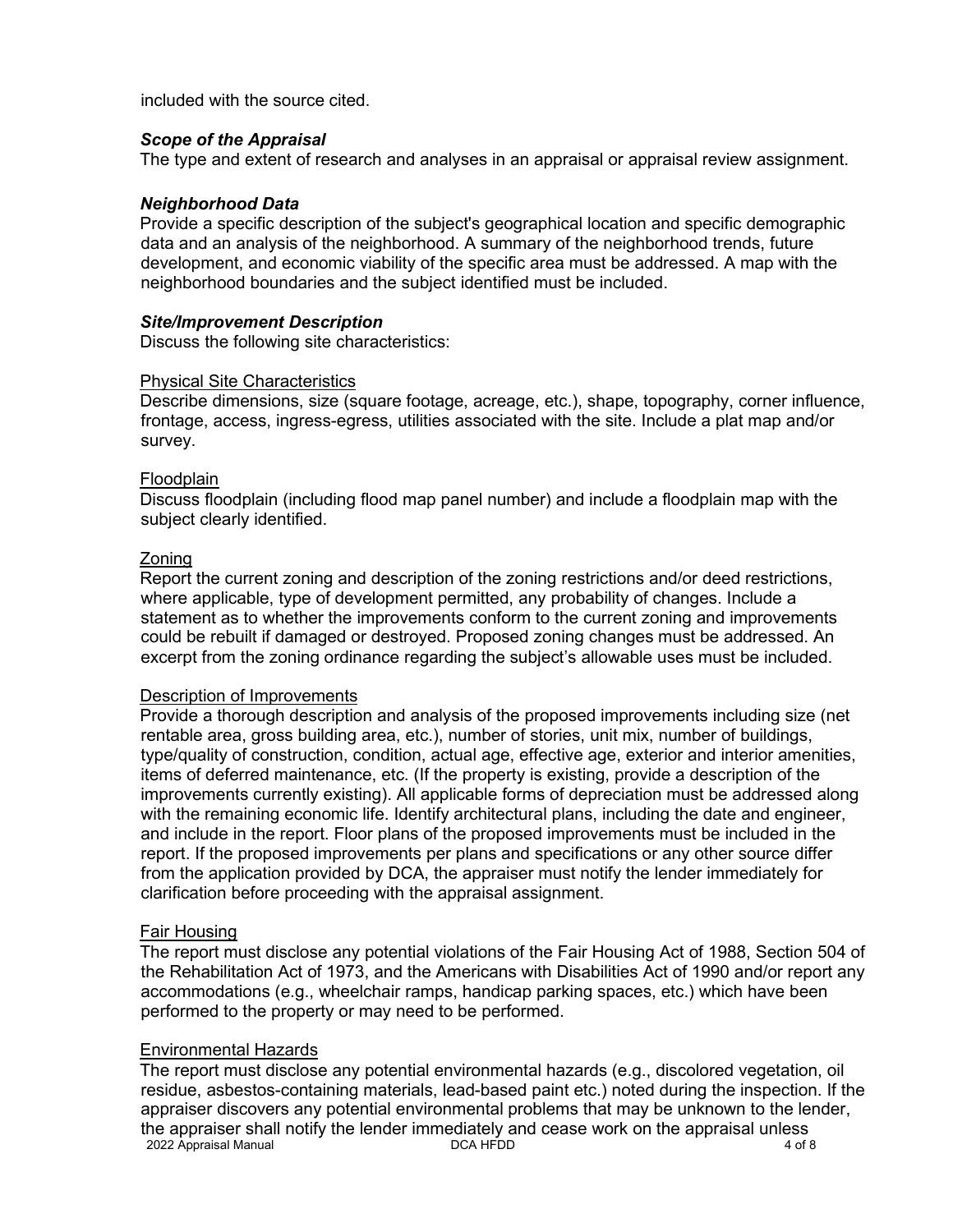instructed otherwise.

#### Highest and Best Use

A market analysis and feasibility study is required as part of the highest and best use. The highest and best use analysis must:

Inform the reader of any positive or negative market trends which could influence the value of the appraised property. Detailed data must be included to support the appraiser's estimate of stabilized income, absorption, and occupancy; must contain a separate analysis "as if vacant" and "as improved" (or "as proposed to be improved/renovated"). All four elements in appropriate order (legally permissible, physically possible, feasible, and maximally productive) must be sequentially considered; include a supply and demand analysis if applicable.

The appraiser must perform an independent analysis of the market and rent comparables and *shall not* rely solely on the Market Study provided as market conditions may vary from the date of the market study to the effective date of the appraisal report.

## **APPRAISAL PROCESS**

The *Cost Approach*, *Sales Comparison Approach*, and *Income Approach* are three recognized appraisal approaches to valuing most properties. It is mandatory that all three approaches be considered in valuing the property unless specifically instructed by DCA to ignore one or more of the approaches; or unless reasonable appraisers would agree that use of an approach is not applicable. If an approach is not applicable to a particular property, then omission of such approach must be fully and adequately explained. If the Cost Approach is omitted, the land value is required.

An adjustment grid demonstrating the appraisal process must be included (i.e., land comparables, sales comparables, and rent comparables).

## *Cost Approach*

This approach must give a clear and concise estimate of the cost to construct the subject improvements. The type of cost (reproduction or replacement) and source(s) of the cost data must be reported. Cost information may be obtained from Marshall & Swift Valuation Service or similar publications. The section, class, page, etc. must be referenced. All soft costs and entrepreneurial profit must be addressed and documented.

All applicable forms of depreciation must be discussed and analyzed. Such discussion must be consistent with the description of the improvements analysis. The land value estimate must include:

A sufficient number of sales which are current, comparable, and similar to the subject in terms of highest and best use; comparable sales information must include address and/or legal description, tax assessor's parcel number(s), sales price, date of sale, grantor, grantee, and adequate description of property transferred; the final value estimate should fall within the adjusted value ranges; the appraisal must identify if there is excess land and the quantity of the excess land. Excess land must not be part of the land value as tax credit funds are only for the subject property.

Consideration and appropriate adjustments to the following comparable sales prices must be made when applicable: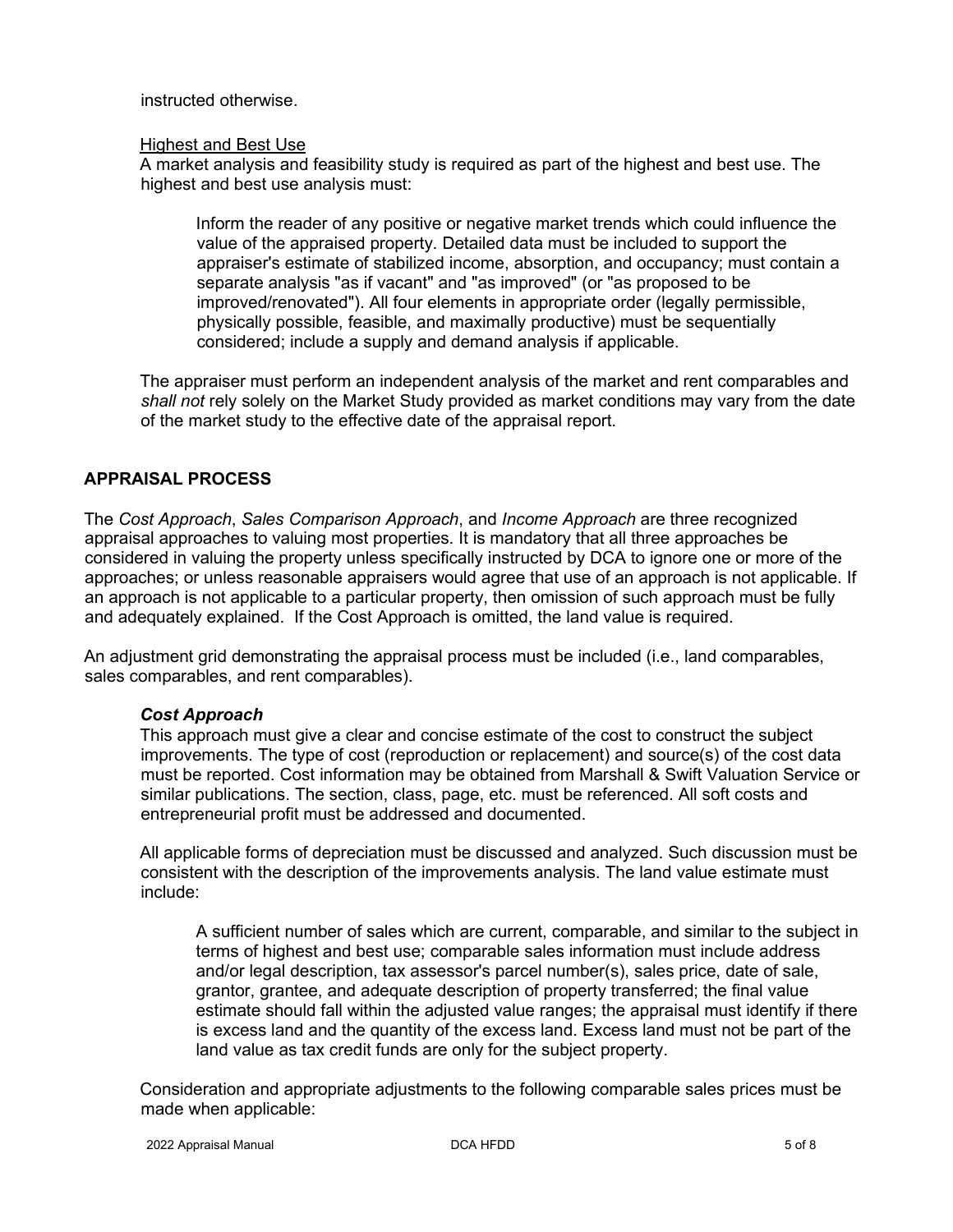Property rights conveyed; financing terms; conditions of sale; location; highest and best use; physical characteristics (e.g., topography, size, shape, flood plain, utilities, etc.); other characteristics (e.g., existing/proposed entitlements, special assessments, etc.).

In deriving a land value, the appraiser must not adjust the value based on demolition costs. The As Is Value assumes there are no improvements on the property and therefore no deductions made.

#### *Sales Comparison Approach*

This section must contain an adequate number of sales to provide the reader with the current market conditions concerning this property type. Sales data should be recent and specific for the property type being appraised. The sales must be confirmed with buyer, seller, or an individual knowledgeable of the transaction.

Minimum content of the sales must include:

an address, legal description, tax assessor's parcel number(s);sale price, financing considerations, and adjustment for cash equivalency; date of sale, recordation of the instrument; grantor/grantee; type of construction, year built and/or renovated, unit mix, land area, number of stories (for vacant land, include density limits, if applicable); occupancy; amenities; complete description of the property and property rights conveyed; discussion of marketing time; map clearly identifying the subject and photos of the comparable sales.

#### Sale Price/Unit of Comparison

The analysis of the sale comparables must identify, relate and evaluate the individual adjustments applicable for property rights, terms of sale, conditions of sale, market conditions, and physical features. Sufficient narrative analysis must be included to permit the reader to understand the direction and magnitude of the individual adjustments, as well as a unit of comparison value indicator for each comparable. The appraiser(s) reasoning and thought process must be explained.

#### Potential Gross Income/Effective Gross Income Analysis

If used in the report, this method of analysis must clearly indicate the income statistics for the comparables. Consistency in the method for which such economically statistical data was derived must be applied throughout the analysis. At least one other method must accompany this method of analysis.

#### NOI/Unit of Comparison

If used in the report, the net operating income statistics for the comparables must be calculated in the same manner and disclosed as such. It must be disclosed if reserves for replacement have been included in this method of analysis.

#### *Income Approach*

This section is to contain an analysis of both the actual historical and projected income and expense aspects of the subject property.

#### Market Rent Estimate/Comparable Rental Analysis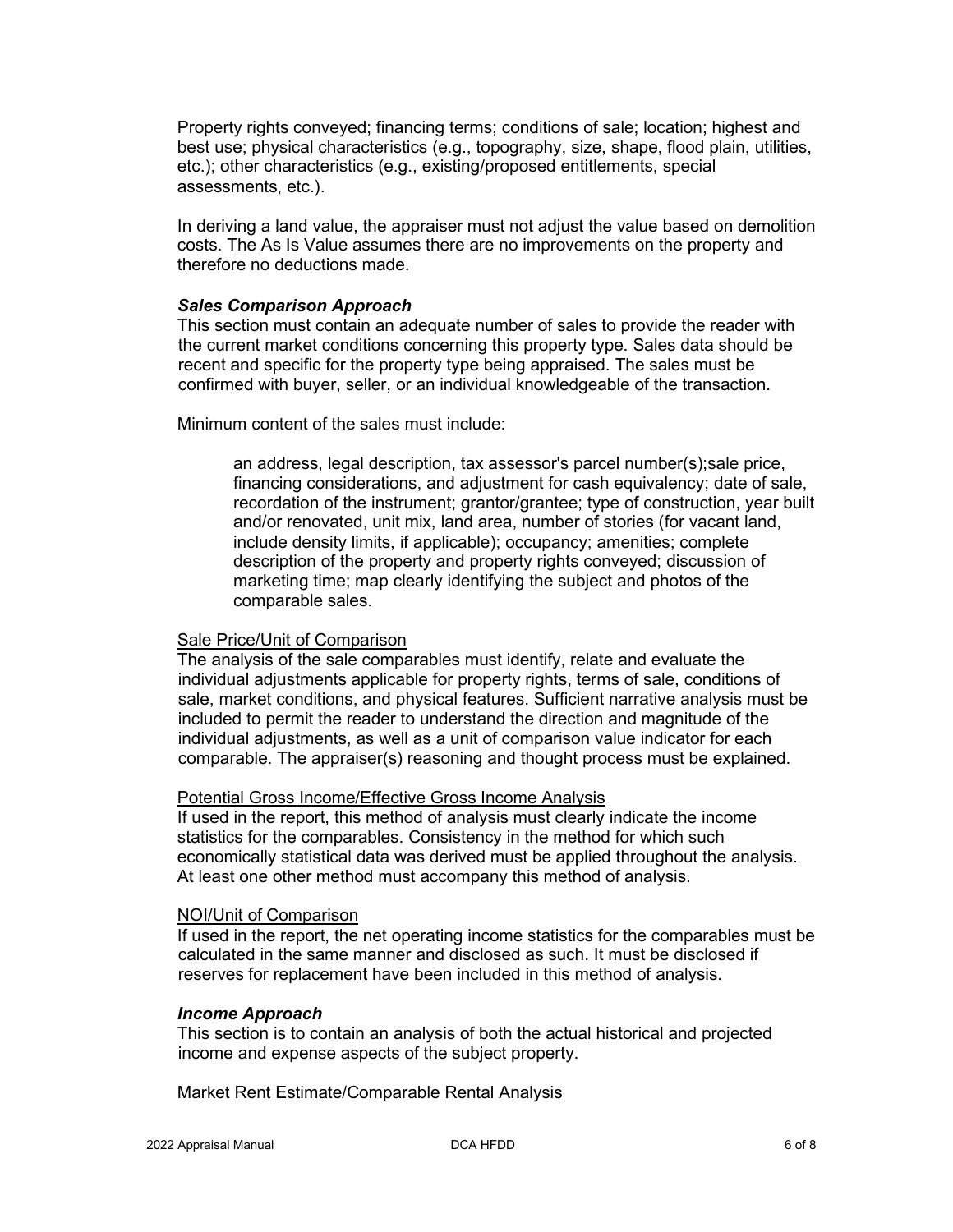This section of the report must include an adequate number of actual market transactions to inform the reader of current market conditions concerning rental units. The comparables must indicate current research for this specific property type. The rental comparables must be confirmed with the landlord or Management Representative or agent and individual data sheets must be included. The minimum content of the individual data sheets must include:

Property address; lease terms; description of the property (e.g., year built, unit type, unit size, unit mix, interior amenities (including washer/dryer connections), exterior amenities, etc.); physical characteristics of the property (including but not limited to type of construction, number of stories, condition of property, renovation improvements, if applicable); utilities furnished by landlord; occupancy levels; absorption , if applicable; turnover; concessions; identification as to Conventional or Affordable Housing Development; identification as to Senior (Elderly or HFOP) or Family Development; name and telephone number of contact person at rent comparable.

Analysis of the Comparable Rents must be sufficiently detailed to permit the reader to understand the appraiser's logic and rationale. Adjustment for lease rights, condition of the lease, location, physical characteristics of the property, etc. must be considered as applicable. A location map showing the rent comparables in comparison with the subject must be included.

#### Comparison of Market Rent to Contract Rent

Actual income for the subject along with the owner's current budget projections must be reported, summarized and analyzed. If such data is unavailable, a statement to this effect is required and appropriate assumptions and limiting conditions must be made.

The contract rents must be compared to the market-derived rents. A determination must be made as to whether the contract rents are below, equal to, or in excess of market rates. If there is a difference, its impact on value must be qualified.

#### Vacancy/Collection Loss

Historical occupancy data for the subject (if applicable) must be reported and compared to occupancy data from the rental comparables and overall occupancy data for the subject's market area. Consideration for credit loss must also be considered.

#### Expense Analysis

Actual expenses for the subject (if applicable), along with the owner's projected budget, must be reported, summarized, and analyzed. A copy of the actual operating statements analyzed must be included in the appendix. If such data is unavailable, a statement to this effect is required and appropriate assumptions and limiting conditions must be made.

Expense comparables of three similar properties are required. The identity of the expense comparables may be identified as confidential but must be available if requested. Historical expenses of published survey data (e.g., IREM, BOMA, etc.) may also be considered but must be supported by expense comparables. Any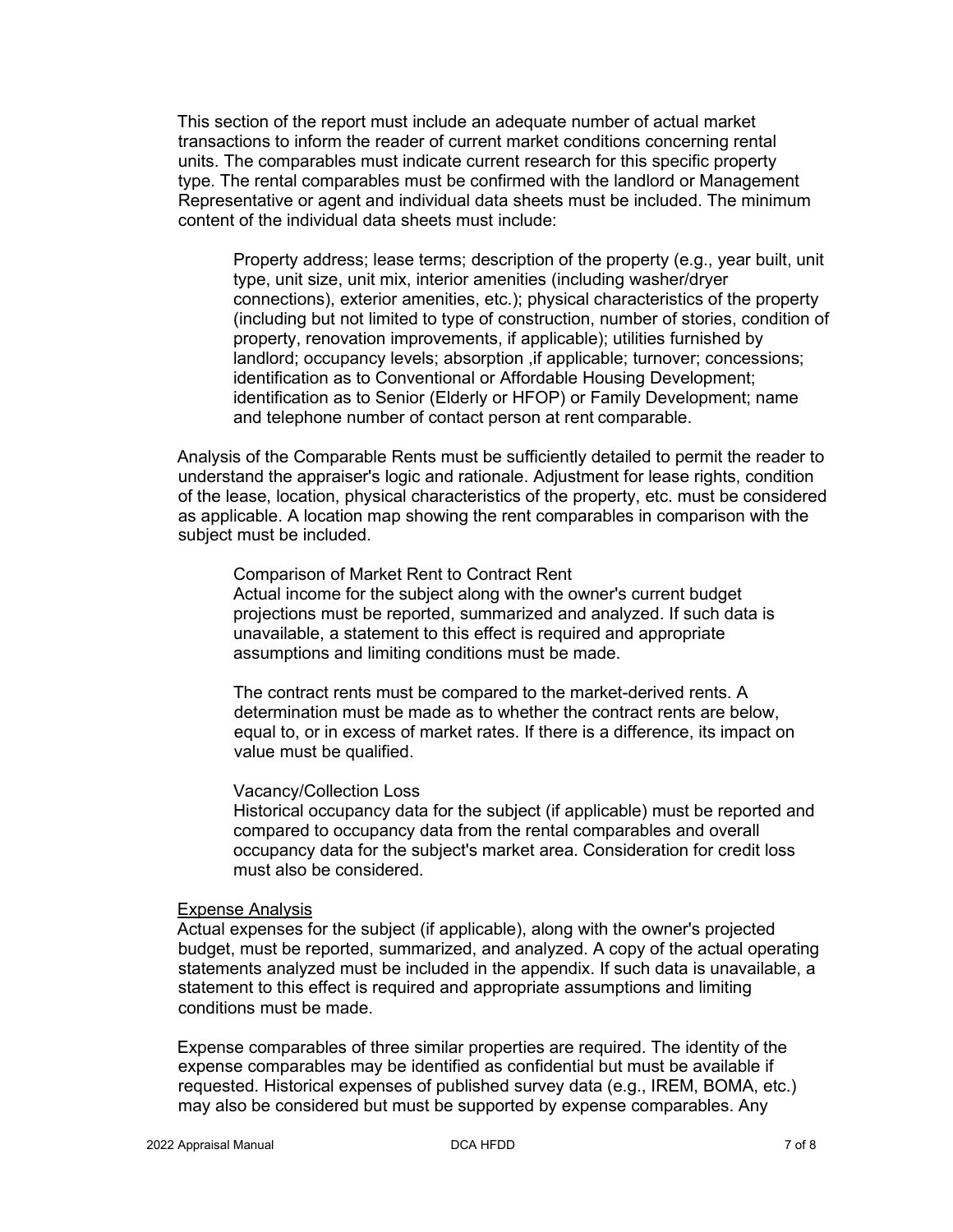expense differences must be reconciled. The following expenses must be considered:

Management Salaries (full time or part time); maintenance Salaries (full time or part time); other Employees Salaries (full time or part time); employee benefits; office supplies; telephone; travel; leased furniture; support services; legal; accounting; advertising; contract repairs; general repairs; grounds maintenance; extermination; maintenance supplies; elevator maintenance; redecorating; water expenses paid by landlord; sewer expenses paid by landlord; electricity expenses paid by landlord; gas expenses paid by landlord; common area utilities (water, sewer, electricity, gas); trash collection; real estate taxes (consider tax freeze if applicable); insurance premiums; special assessments; security staff or security system; management fee; reserves.

Historical data regarding the subject's assessment and tax rates must be included. Three tax comparables are required in which the land and improvements are separated and the analysis used to derive estimated taxes for the subject must be included. A tax plat of the subject property must also be included in the report.

#### **Capitalization**

Several capitalization methods may be utilized in the Income Approach. The appraiser must present the method(s) reflective of the subject market and explain the omission of any method not considered in the report. The appraiser must provide support for the selection of the capitalization rate.

#### Direct Capitalization

A capitalization rate is used in the Direct Capitalization method. It is used to convert an estimate of a single year's income expectancy or an annual average of several years' income expectations into an indication of value in one step by dividing the income estimate by the rate. The rate is typically derived from the market analysis or through other quantitative methods.

The primary method of deriving an overall rate (OAR) is through market extraction. If a band of investment or mortgage equity technique is utilized, the assumptions must be fully disclosed and discussed.

Yield Capitalization (Discounted Cash Flow Analysis) This method of analysis must include a detailed and supportive discussion of the projected holding/investment period, income and income growth projections, occupancy projections, expense and expense growth projections, reversionary value and support for the discount rate.

#### *Reconciliation and Final Value Estimate*

This section of the report must summarize the approaches and values that were utilized in the appraisal. An explanation must be included for any approach which was not included. Such explanations must lead the reader to the same or similar conclusion of value. Although the values for each approach may not "agree", the differences in values must be analyzed and discussed.